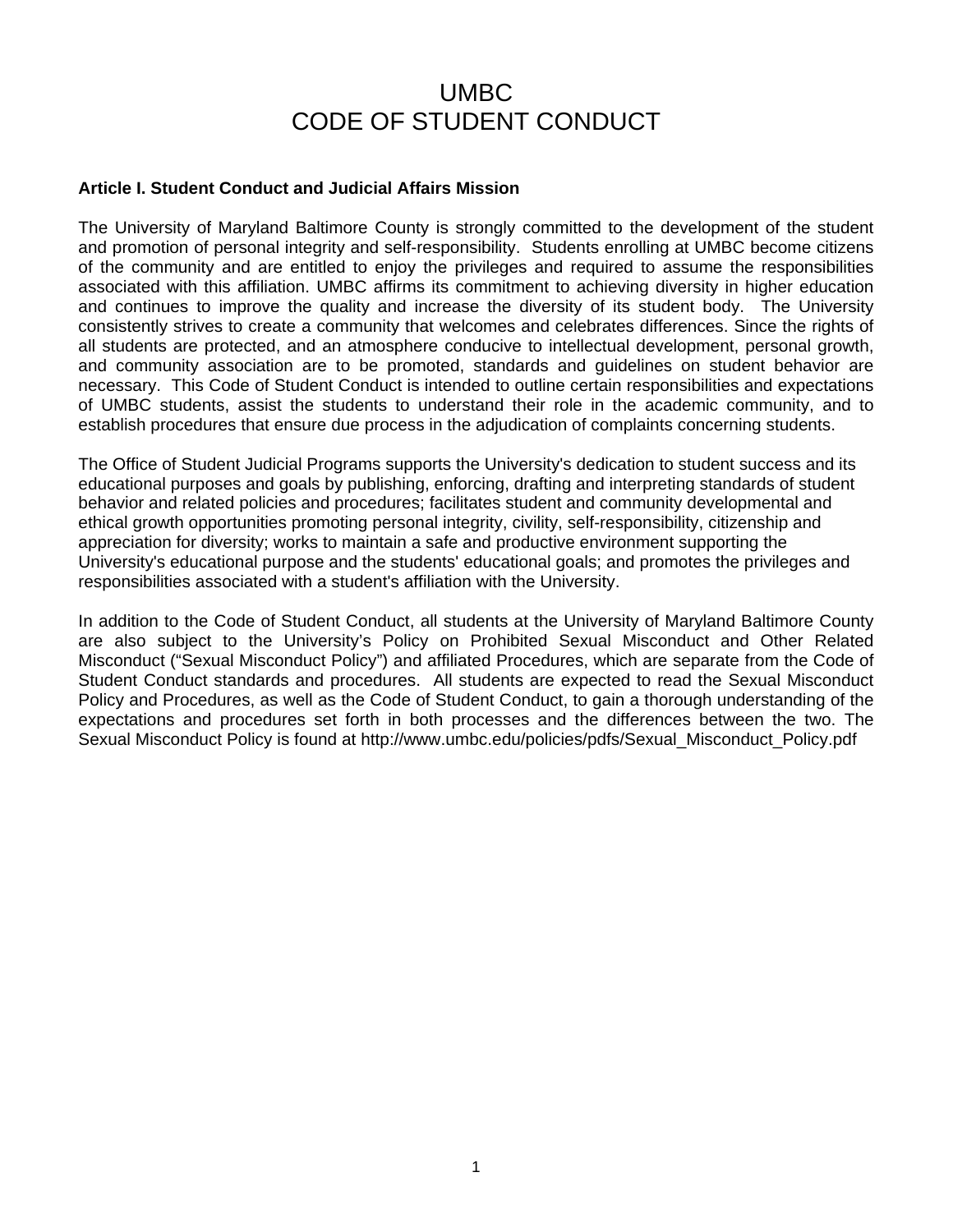#### **Article II. Purpose, General Provisions & Philosophy**

- A. The University of Maryland, Baltimore County (UMBC) can make its maximum contribution as an institution of higher learning only if high standards of courtesy and integrity are maintained by every member of the University community. It is incumbent upon students to conduct themselves within the framework of reasonable rules and regulations designed to prevent interference with, or obstruction of, the orderly operation of the University. Misconduct which violates the basic standards of behavior necessary for the maintenance of an educational environment or which adversely affects the ability of others to pursue their educational goals may ultimately call into question the student's membership in the University community.
- B. The primary purpose of this Code of Student Conduct is to serve the interests of both the UMBC community and the individual student by: (1) prescribing the standards of conduct expected of students; (2) outlining actions which can be taken when misconduct occurs; (3) establishing procedures which ensure due process in the adjudication of complaints concerning students; and (4) imposing sanctions in the University setting to protect, deter, and educate.
- C. The Student Judicial Programs Office promotes the concepts of fairness and due process in Student Conduct Review settings throughout the University community, while striking a balance between community standards and individual behavior through the educational development of students.
- D. All students are subject to the Code of Student Conduct. Individuals who are not currently enrolled at the University remain subject to the Student Conduct Review process for misconduct that occurred during any period of enrollment, for misconduct that occurred during a period between any consecutive semesters, terms, or summer sessions for which they are enrolled, or for misconduct that occurred during the time after admission to the University but prior to first enrollment, and for statements, acts or omissions related to application for enrollment.
- E. UMBC is strongly committed to an academic environment that supports the humanity and dignity of all persons. As such, any behavior which threatens that principle, shall be subject to serious sanctions. In this regard, any act which threatens the safety or well being of other persons shall be viewed as extremely serious and subject to the most serious sanctions, including suspension or dismissal from the University. Weapons are prohibited from being kept or carried on campus other than with the University Police in accordance with their procedures.
- F. Any violation or attempted violation of University rules and regulations which is motivated by bias towards a person or group protected by UMBC's Notice of Non-Discrimination shall subject a student to a more severe sanction than would ordinarily accompany that violation or attempted violation.
- G. UMBC is also strongly committed to an academic environment that supports the health, safety, and well being of all persons. Any behavior that violates this principle shall be subject to severe sanctions. To that end, the possession, use, or distribution of controlled dangerous substances shall be viewed as warranting the most serious sanctions including suspension or dismissal from the University. Alcohol possession, use, or distribution also warrants serious sanctions which may or may not result in suspension or dismissal in light of consideration for complicating and/or mitigating circumstances. Parental notification may occur in appropriate cases where a student engages in a drug or alcohol violation.
- H. While UMBC does not condone violations of its policies, the health and safety of our students is our primary concern and reporting crimes of violence and hazing are of paramount importance. UMBC seeks to create a culture of trust and care paired with safety and responsibility, while reducing any barriers that would prevent students from seeking assistance in an emergency or when they are the victim or bystander to a crime of violence or hazing. Disciplinary action may be waived for students in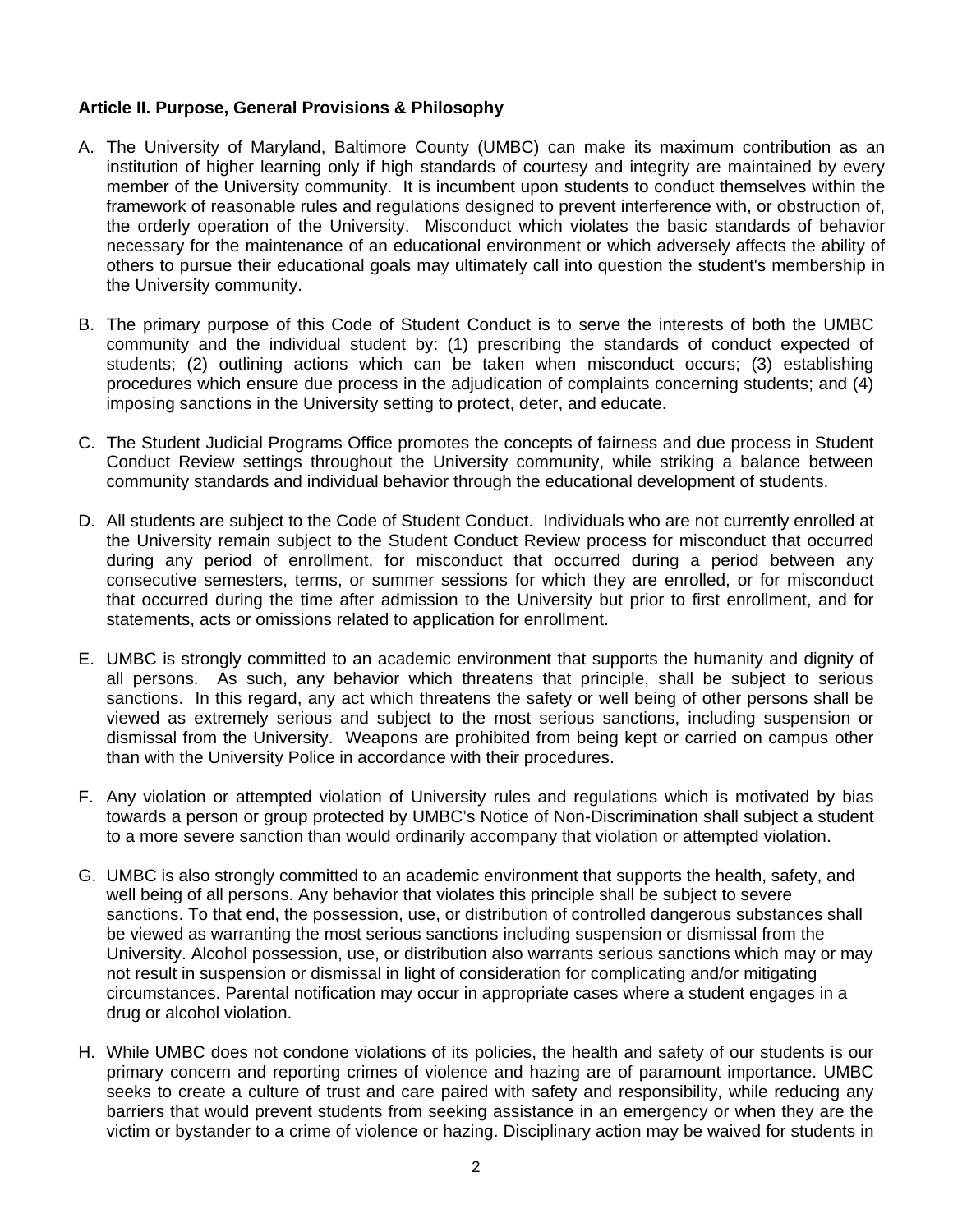violation of alcohol or other drug policies who responsibly report crimes of violence or hazing. Appropriate alternative educational conditions may be substituted in lieu of formal disciplinary action. The Director of Student Judicial Programs will make the final determination of the applicability of this protocol.

- I. All proceedings of the University's Student Conduct Review process are confidential and classified as disciplinary records. In accordance with the Family Educational Rights and Privacy Act (FERPA), the University's Disclosure of Student Records Procedure states that students' judicial and disciplinary records are education records. The Student Right-to-Know and Campus Security Act modified FERPA to allow institutions to inform victims of the outcome of student judicial proceedings regarding an alleged crime of violence as defined by the U.S. Code. The Student Right-to-Know and Campus Security Act was amended by the Higher Education Amendments of 1992 (sometimes known as the Campus Sexual Assault Victims' Bill of Rights Act) requiring the University to inform the victim of an alleged perpetrator of a crime of violence or a non-forcible sex offense of the final results of student disciplinary proceedings against the Charged Student. Although all judicial proceedings are considered confidential, FERPA permits and, in some cases, requires the disclosure of these records, with and without notice to the student. Some of the exceptional circumstances recognized in FERPA include, but are not limited to, release to University personnel with a legitimate educational interest, release in response to a subpoena, release to parents of income tax dependent students, and permissible disclosure to parents or legal guardians of a student who is less than 21 years of age and is responsible for violating campus rules governing the use or possession of alcohol or a controlled substance. If a student is responsible for violating UMBC rules or policies related to an allegation that the student perpetrated a crime of violence or a non-forcible sex offense, the University may release disciplinary records of that student relating to that violation.
- J. UMBC is also strongly committed to a community environment that supports the health, safety, and well being of all persons and property. To that end, serious misconduct that is related to institutionsponsored events, including athletic events ("event-related misconduct") is unacceptable. "Eventrelated misconduct" is rioting, assault, theft, vandalism, fire-setting, or other misconduct related to an institution-sponsored event, occurring on- or off-campus, that results in harm to persons or property or otherwise poses a threat to the stability of the campus or campus community. Student Conduct Review for event-related misconduct may take place regardless of the existence, status, or outcome of any criminal charges in a court of law related to the misconduct. Violations of this kind shall subject a student to the most serious sanctions, which may include suspension or dismissal from the University. Any decision to impose a sanction less than suspension or dismissal, for event-related misconduct must be supported by written findings signed by the Vice President for Student Affairs. A student suspended for violations that include "event-related misconduct" shall not be admitted to any other institution in the University System of Maryland during the term of the suspension. A student dismissed for violations that include "event-related misconduct" shall not be admitted to any other institution in the University System of Maryland for at least one year from the effective date of the dismissal.

#### **Article III. Definitions**

- A. The term "Vice President for Student Affairs" means the person delegated by the President of the University of Maryland Baltimore County to be responsible for the overall operation of the Student Conduct Review System. The Vice President for Student Affairs may designate a representative to act in his/her behalf.
- B. The term "day" means a full University business day of the month.
- C. "Charging Party" means the person who has referred, for adjudication, alleged Code of Student Conduct rule violations, or the person appointed by the Director of Student Judicial Programs to act as Charging Party.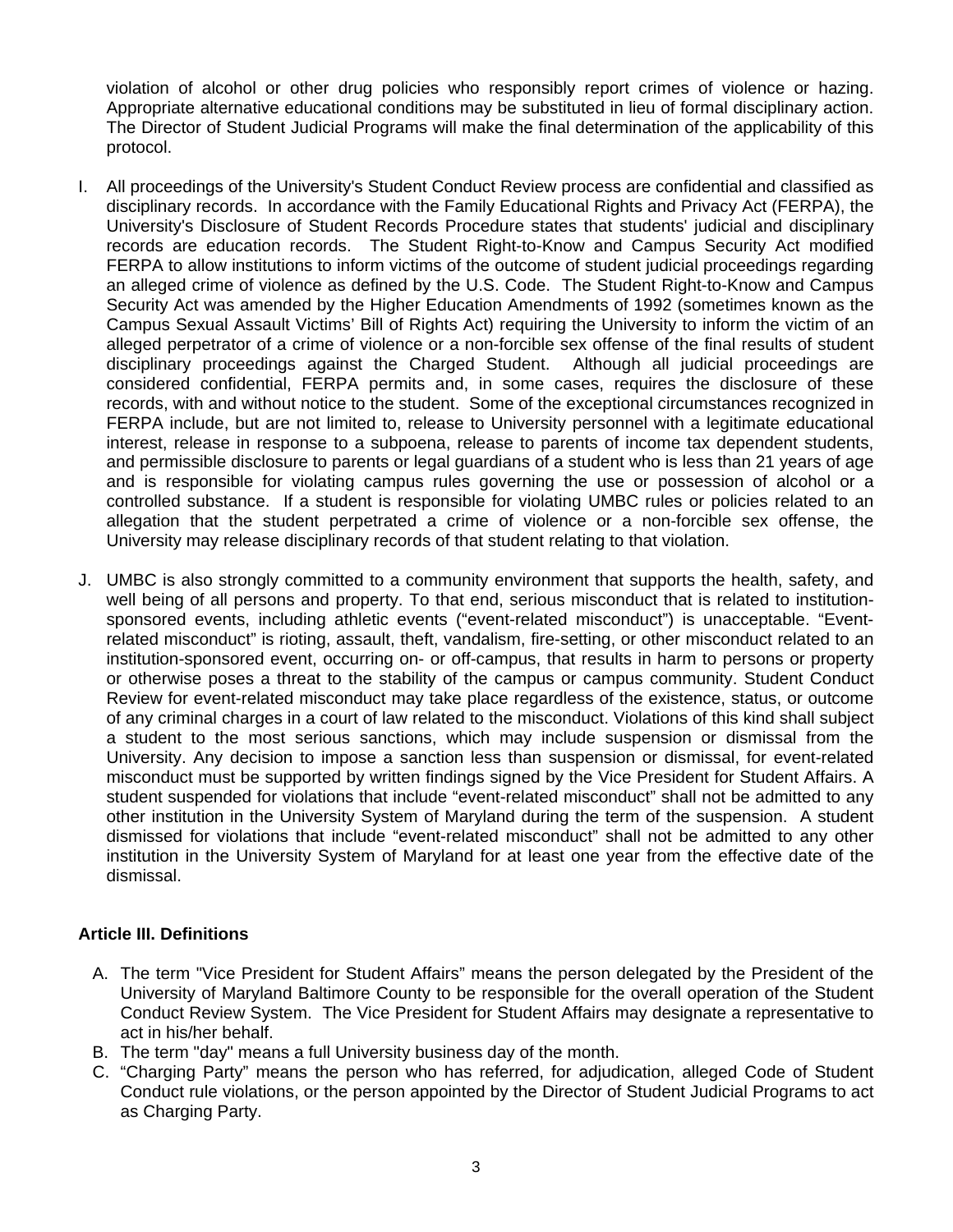- D. "Charged Student" means the student alleged to have violated the Code of Student Conduct rule(s) or regulation(s).
- E. The term "student" includes, at the sole determination and discretion of the University, all persons matriculating at UMBC, both full-time and part-time, pursuing undergraduate, graduate, nondegree, or professional studies who are:
	- 1. currently enrolled;
	- 2. accepted for admission or readmission;
	- 3. enrolled in a prior semester or summer session and who are eligible to continue enrollment in the semester or summer session that immediately follows;
	- 4. not officially enrolled for a particular term but who have a continuing relationship with UMBC; or
	- 5. suspended or excluded from enrollment for prohibited conduct that occurred while the individual was a student at the University.
- F. The term "institution" or "University" means the University of Maryland Baltimore County (a/k/a "UMBC").
- G. The term "University property" includes all land, buildings, facilities, and other property in the possession of or owned, leased, operated, controlled or supervised by the University.
- H. The term "weapon" includes any potentially dangerous object or substance including, but not limited to, any firearm (including any weapon or instrument from which a shot, projectile, or other object may be discharged by force, whether operable or inoperable, loaded or unloaded); any deadly weapon, defined as any instrument, item, or material readily capable of causing death or serious physical injury; any BB gun, pellet gun, air rifle, paint gun, sword (including decorative), or other martial arts weapon; any bomb (or other explosive material), knife (other than an ordinary pocketknife carried in a closed position, with a blade of three inches or less), switchblade, billy club, blackjack, bludgeon, metal knuckles, slingshot, razor, bicycle chain, or ice pick; or any explosive chemical or device including a substance or a combination of substances possessed or prepared for the purpose of producing a visible or audible effect by combustion, explosion, deflagration, or detonation, including fireworks and illegal or potentially dangerous chemicals.
- I. The term "University official" includes any person employed by the University, performing assigned administrative or professional responsibilities.
- J. The term "guest" means any person (non-student, non-faculty, non-staff) visiting the University, or a building or area therein, for any period of time.
- K. The term "distribution" means sale or exchange for personal benefit or dispensing to anyone without tangible personal benefit.
- L. The term "Hearing Board" means any decision-making Board consisting of at least two (2) students and one (1) faculty or staff member, selected by the Director of Student Judicial Programs to resolve allegations of Code of Student Conduct violations.
- M. The term "Director" or "Director of Student Judicial Programs" means the University official, or designee, authorized by the Vice President for Student Affairs to directly oversee the day to day administration of the Code of Student Conduct, to advise the Hearing Board, and to impose sanctions upon a Charged Student found, or admitted, to have violated the Code of Student Conduct. The Director may act as the Conduct Officer or may designate another University staff person to do so.
- N. The term "Conduct Officer" means a University Official who is designated by the Director to oversee Pre-Hearing Conferences and granted the authority to impose sanctions upon a Charged Student found, or admitted, to have violated the Code of Student Conduct.
- O. The term "Appellate Board" means any decision-making Board, consisting of at least two (2) students and one (1) faculty or staff member, selected by the Director of Student Judicial Programs to hear appeals of decisions of responsibility or sanction.
- P. The term "shall" or "will" is used in the imperative sense.
- Q. The term "may" is used in the permissive sense.
- R. The terms "policy", "rule", and "regulation" are defined as the written regulations of the University as found in, but not limited to, the Code of Student Conduct, the Residential Life *Rights and Responsibilities*, the Student Handbook, the Policy for Responsible Computing, the UMBC Hazing Policy, and the Graduate and Undergraduate Catalogs.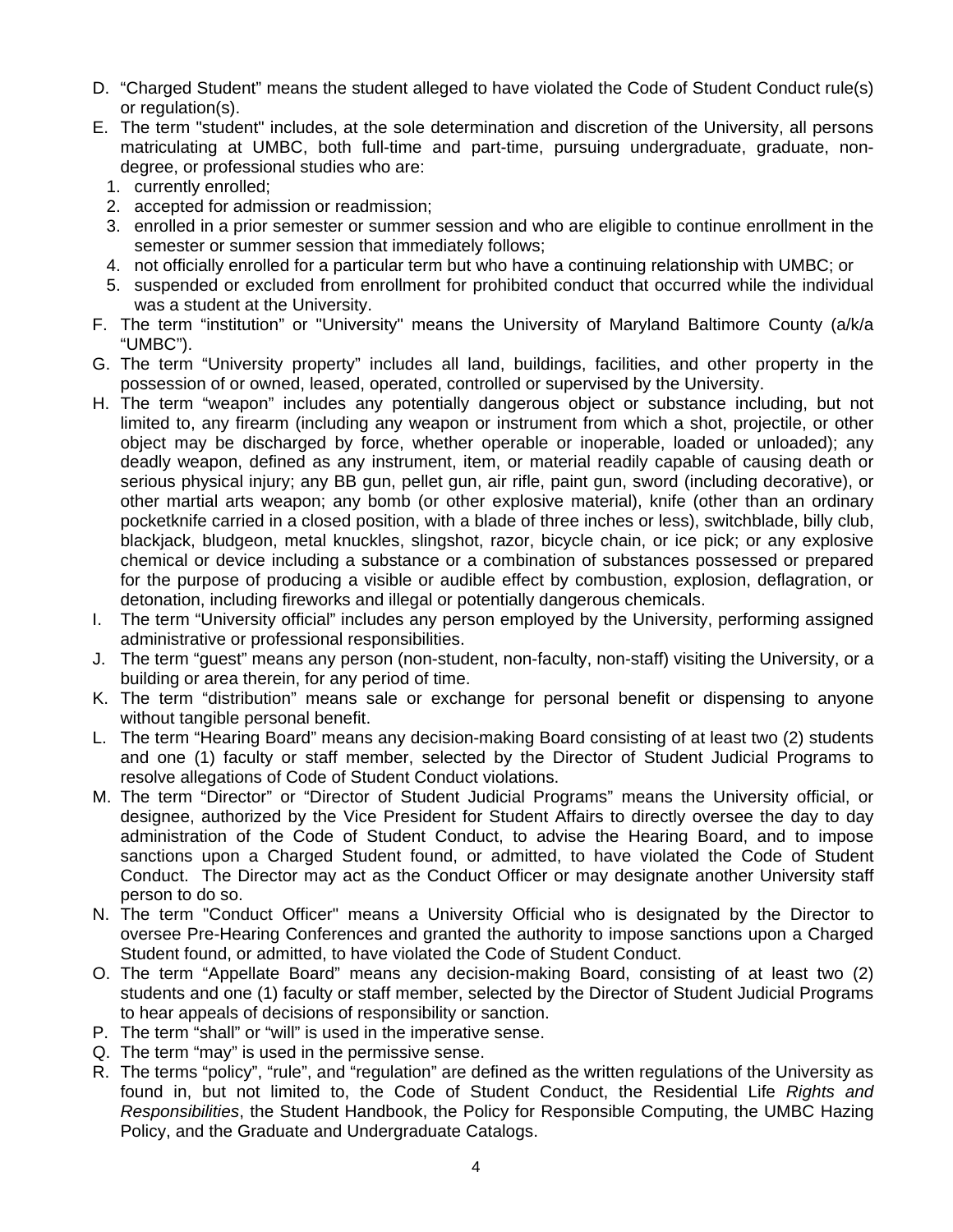- S. The term "Victim" means a victim of an alleged perpetrator of a crime of violence as defined within FERPA, or a victim of an alleged non-forcible sex offense. FERPA (the Family Educational Rights and Privacy Act, 20 U.S.C.§ 1232g; 34 CFR Part 99) defines "alleged perpetrator of a crime of violence" as a student who is alleged to have committed acts that would, if proven, constitute any of the following offenses or attempts to commit the following offenses:
	- 1. arson,
	- 2. assault offenses,
	- 3. burglary
	- 4. criminal homicide manslaughter by negligence,
	- 5. criminal homicide murder and non-negligent manslaughter,
	- 6. destruction/damage/vandalism of property,
	- 7. kidnapping/abduction,
	- 8. robbery, or
	- 9. forcible sex offenses.
- T. The term "University Activity" includes any activities sponsored by the University or students, or any activity on University property, of an academic or non-academic nature.
- U. The term "Code" means the Code of Student Conduct.
- V. The term "Rules and Regulations" refers to Article V, Section B of the Code of Student Conduct.
- W. The term "date of issuance" means the day of delivery.
- X. The term "indecent exposure" includes, without limitation, conduct such as mooning, streaking, or public urination.

### **Article IV. Authority**

- A. The Director of Student Judicial Programs shall determine the composition of a Hearing Board or Appellate Board.
- B. The Director of Student Judicial Programs for the administration of the Student Conduct Review Program may develop policies, and procedural rules for the hearings, which are not inconsistent with provisions of the Code of Student Conduct.
- C. Decisions made by a Hearing Board and/or the Conduct Officer shall be final, pending the stated appeal process.
- D. A Hearing Board may be designated as arbiter of disputes within the student community in cases that do not involve a violation of the Code of Student Conduct. All parties must agree to arbitration, and to be bound by the decision with no right of appeal.
- E. The University has the inherent authority and right to take necessary and appropriate action to protect the safety and well being of the University community, and to protect the continuing operation of the University.

## **Article V. Proscribed Conduct**

A. Student Responsibility to Know Rules and Regulations

Each student is responsible for notice of and compliance with the provisions of the University's Rules and Regulations. All students are expected and required: (a) to obey the law, (b) to comply with University Rules and Regulations and with directives issued by a University official in the course of his or her authorized duties, and (c) to observe standards of conduct appropriate for an academic institution. Each student is charged with the obligation to conduct himself/herself in a manner compatible with the University's function as an educational institution.

B. Rules and Regulations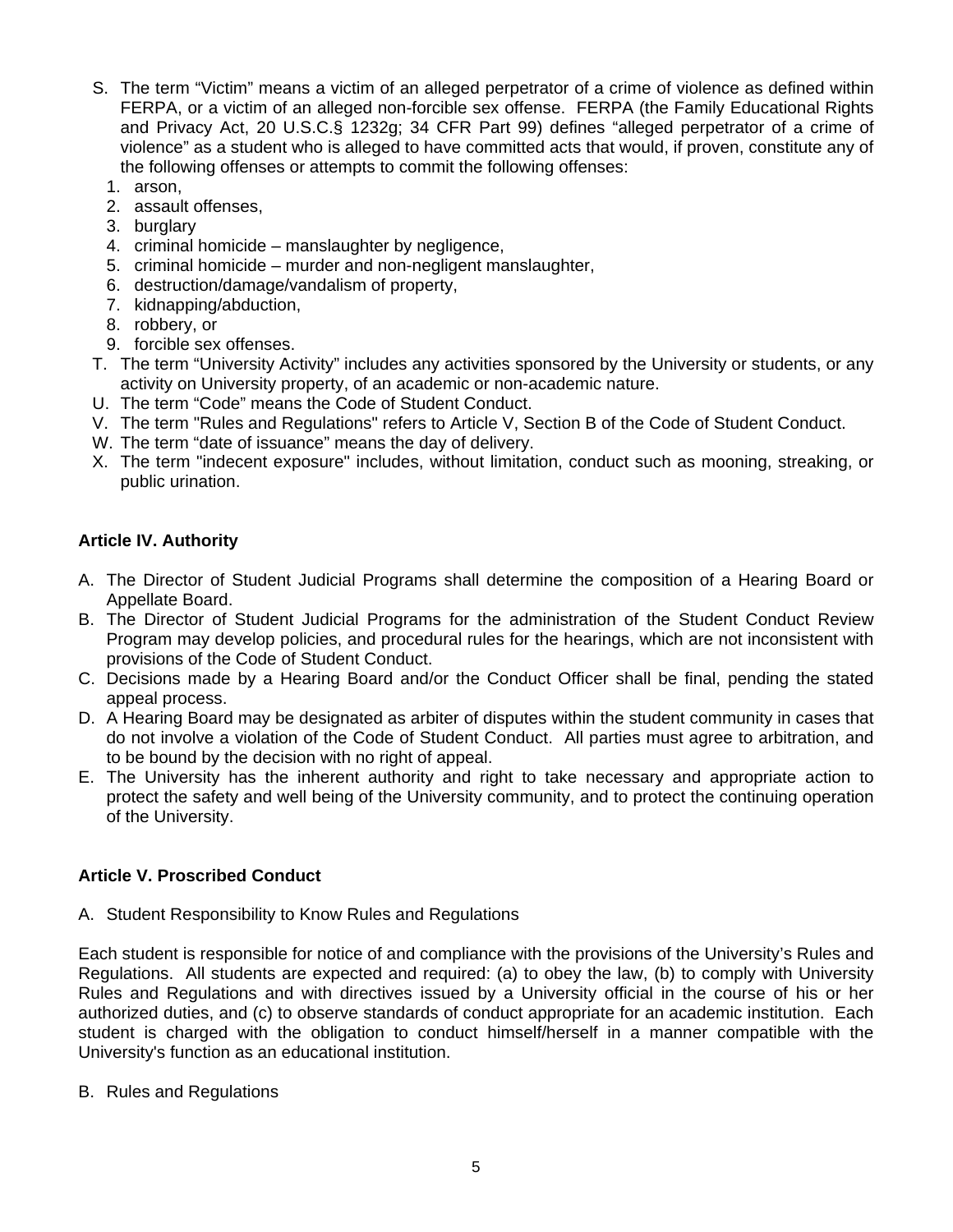Any student found to have violated the following rules and regulations is subject to the sanctions outlined in Section C, below:

- 1. Violations of Fire and Safety Regulations.
	- This rule prohibits, but is not limited to, the following:
	- a) failure to comply with posted evacuation procedures;
	- b) tampering with fire protection apparatus;
	- c) possession, use, or threatened use of fireworks, bombs, or explosive devices of any character;
	- d) use of open flame devices or combustible materials, including chemicals, which endanger the safety or well being of the University community;
	- e) unauthorized use of, tampering with, or misuse of electrical equipment, burglar alarms, fire exits, or giving false alarms or false reports of fire or emergency; or,
	- f) Fire-setting.
- 2. Behavior Which Jeopardizes the Health or Safety of Self or Others.
	- a) unauthorized/illegal possession, storage, or use of weapons or firearms (Possession of a license to possess or use a weapon shall not constitute a defense of any violation of this Rule, as the University reserves the right to restrict even licensed possession or licensed behavior when such restrictions adds to the protection of person or property of the University.);
	- b) acts, or threats, of physical assault or abuse;

c) violence;

- d) failure to cease repetitive unwanted behavior directed toward a particular individual or individuals;
- e) disorderly conduct;
- f) hazing as that term is defined in UMBC Policy V-8.00.01 found at http://www.umbc.edu/policies
- g) forcible detention;
- h) threatening behavior;
- i) indecent exposure;
- j) alcohol poisoning;
- k) drug overdose; or,
- l) rioting.
- 3. Misconduct Involving Alcohol.

The University prohibits the unauthorized possession, use, or distribution of alcoholic beverages. The University enforces all state and federal laws or regulations that regulate and control the sale or use of alcohol. Consistent with state laws, University policy limits on-campus use of alcoholic beverages to specified areas and to persons of legal age (21 years old in the State of Maryland). This rule prohibits, but is not limited to, the following:

a) unauthorized or illegal use of any alcoholic beverages;

- b) aiding or abetting an underage person in the purchase of alcoholic beverages;
- c) disorderly conduct due all or in part to being under the influence of alcohol;
- d) the possession, consumption, or distribution of alcohol in any University facility or event, except as provided by the University, in accordance with state and local law;
- e) misrepresentation of age to obtain alcoholic beverages;
- f) providing alcohol to underage persons;
- g) possession of an open alcohol container in a public area;
- h) consumption of alcohol in a public area; or
- i) possession, use, or distribution of alcohol by underage persons.
- 4. Misconduct Involving Illegal Drugs or Controlled Substances.

The University prohibits the possession, use, sale or distribution of illegal drugs or controlled substances and enforces all state and federal laws that prohibit the possession or sale of illegal drugs or drug paraphernalia. This rule prohibits, but is not limited to, the following: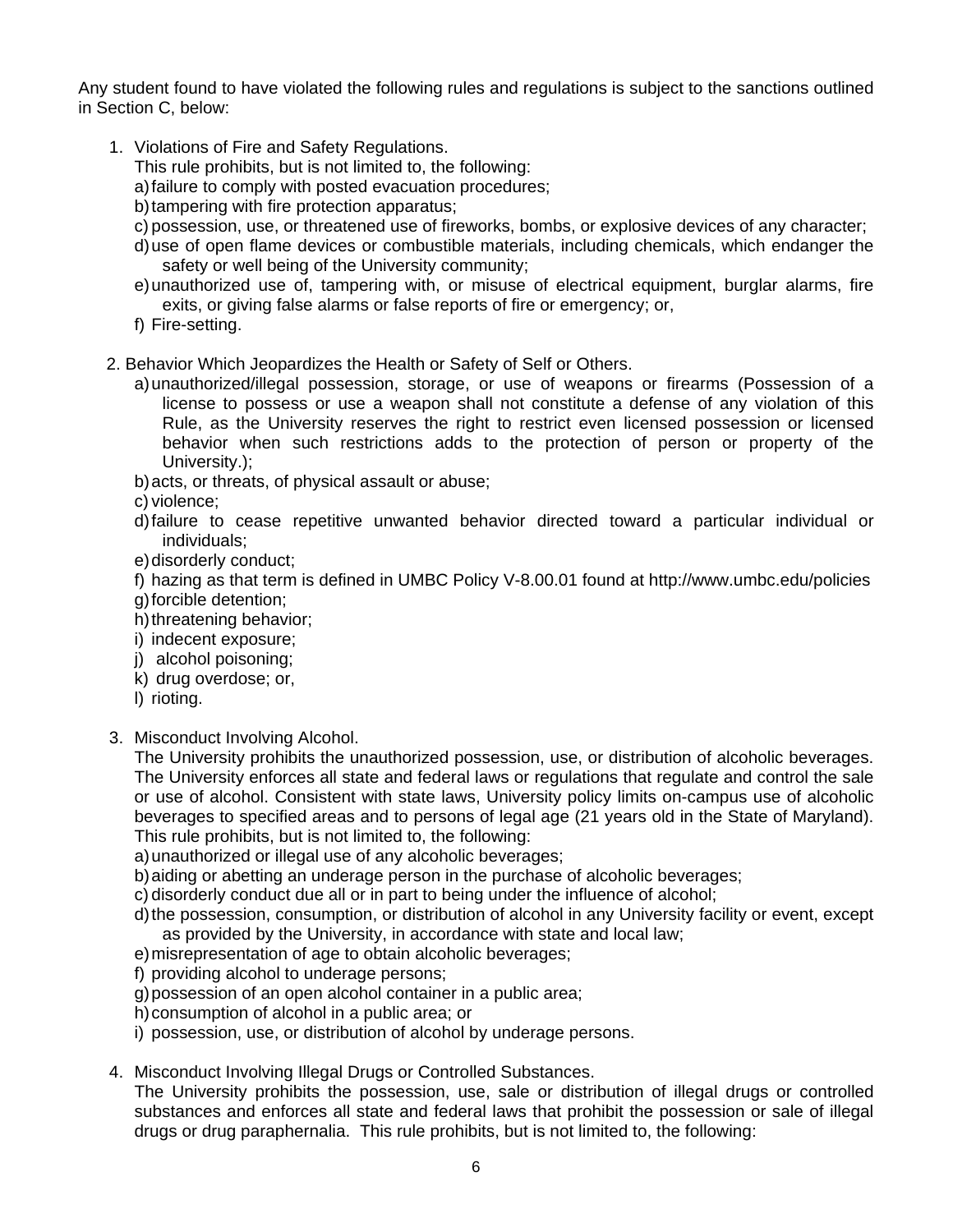- a) possession, use, distribution, sale, manufacture, or processing of illegal or unprescribed narcotics, illegal drugs, hallucinogens, and controlled dangerous substances;
- b) possession, use, or sale of drug paraphernalia;
- c) possession, use, sale, or distribution of legal drugs which were not prescribed to the recipient or person in possession; or
- d) misuse of prescribed drugs or over the counter drugs.
- 5. Theft or Property Damage.

Intentional or negligent acts or attempted acts resulting in theft or property damage are prohibited. This rule prohibits, but is not limited to, the following:

- a) theft, vandalism, destruction, damage, abuse, or fraudulent use of University or private property, including personal or University credit cards, and University funds; or
- b) theft, destruction, damage, abuse, or fraudulent use of University, computer, telephone, mail, or other services and attendance in classes in which the student is not enrolled.
- 6. Unauthorized Entry or Presence in or on University Property.
	- This rule prohibits, but is not limited to, the following:
	- a) failure or refusal to leave University Property, or a specific portion thereof, or a University facility when requested by an authorized University official; or
	- b) improper or unauthorized entry into a University building, facility, or campus residence.
- 7. Acts of Dishonesty or Falsifying University Records.

This rule prohibits, but is not limited to, the following:

- a) falsifying, forging, altering, causing the alteration of, or furnishing false information (written or oral) on, or relative to, University records, or to University officials;
- b) falsifying, forging, altering, causing the alteration of, or furnishing false information regarding identification cards, absence excuses, parking hangers, transcripts, grade reports, test papers, answer sheets, examinations, admissions or financial aid applications, registration materials, and computer records;
- c) unauthorized possession or use of University records, documents, instruments, or property (e.g., identification card or key);
- d) failure to provide student identification, or other identification, to University officials upon request;
- e) providing false or misleading information on police reports, Residential Life Information Forms, or during any University investigation or adjudication;
- f) furnishing false information to any University official or office; or
- g) misrepresenting ownership of University or private property (e.g. selling textbooks as an authorized owner/seller).
- 8. Failure to Meet Financial Obligations to the University.

This rule prohibits, but is not limited to, the following:

- a) the failure to pay delinquent accounts, including parking violation fees, after the University has notified the student of the debt; or
- b) the use of worthless checks, money orders, or credit cards in payment to the University for tuition, room and board, fees, library fines, traffic penalties, etc.
- 9. Disruption of Any University Activity.

This rule prohibits, but is not limited to, the following:

- a) acts inhibiting, interfering with, obstructing, or damaging either (i) an academic activity (e.g., teaching, research, or University Administration) or organized student activity; or (ii) a campus resource relating to academic materials (e.g., library books, audiovisual materials and tapes);
- b) any intentional act substantially interfering with the freedom of expression of others on University Property or at University sponsored activities; or
- c) activity which disrupts or interferes with normal University functions or operations.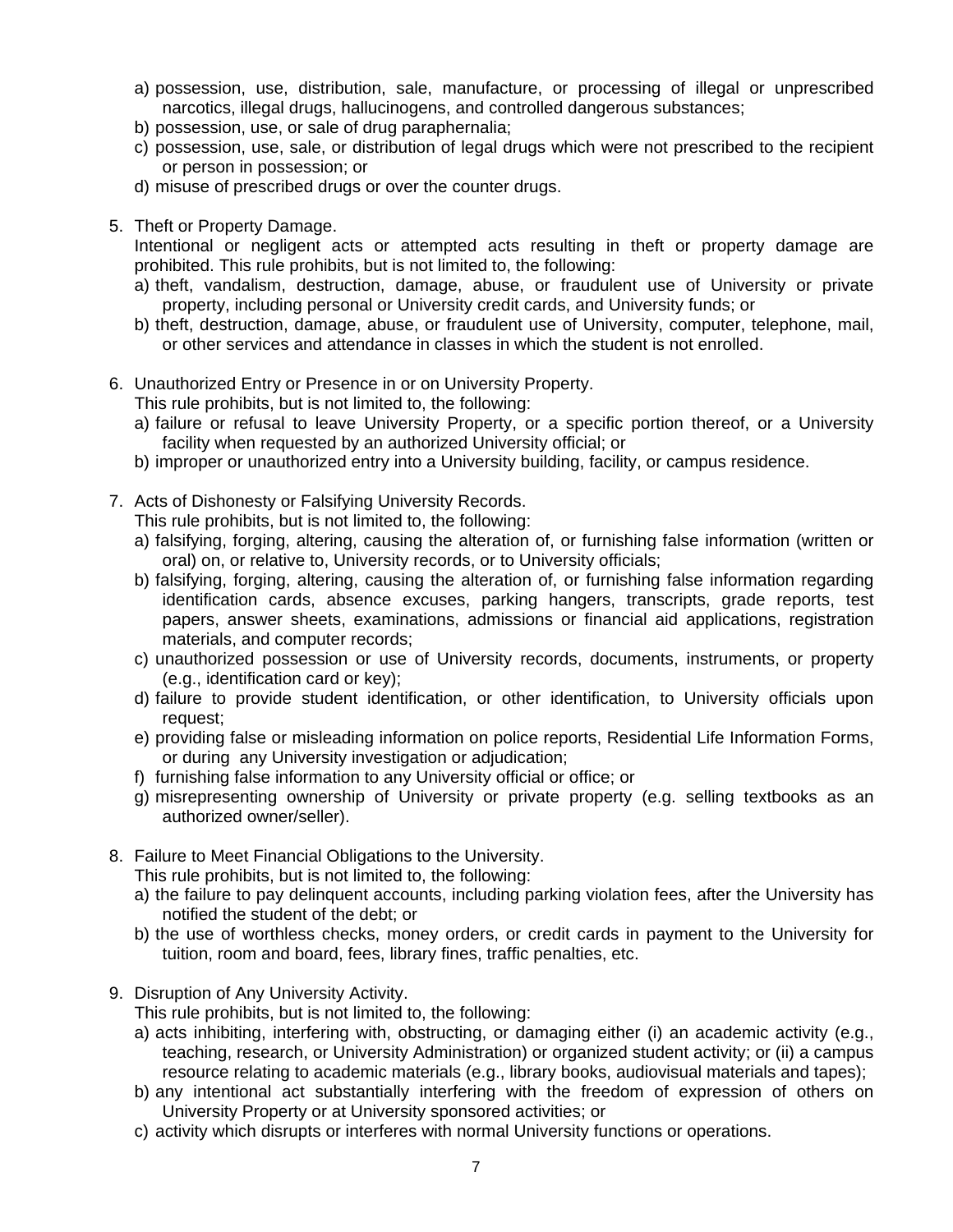10. Violations of Residential Life Policies, Rules and Regulations.

This rule prohibits the violation of Residential Life policies, rules, or regulations, as provided in the *Guide to Community Living* and the Residential Life housing license.

- 11. Gambling.
	- This rule prohibits, but is not limited to the following:
	- a) on campus gambling, including raffles, except when appropriate Baltimore County permits are obtained and filed in advance with the appropriate UMBC office;
	- b) pools and other bets on sporting events.
- 12. Violations of Federal, State, and Local Laws.

Students are responsible for knowing and observing all local, state and federal laws. Action by law enforcement agencies, or lack of such action, will not preclude action by the University as well, in the event the misconduct in question also constitutes a violation of this Code.

- 13. Violation of Published University Rules, Regulations or Policies. Students are responsible for knowing and observing all published UMBC rules, regulations and policies.
- 14. Improper Uses of Computers and Technology.

This rule prohibits the breach of computer security, harmful or unauthorized access, unauthorized copying or distribution of programs and/or data, unauthorized transfer of programs and/or data access denial, or the attempt to commit such acts. See the UMBC Policy for Responsible Computing

15. Abuse of the Student Conduct Review System.

This rule prohibits, but is not limited to, the following:

- a) failure to comply with a written Notice to Appear;
- b) falsification, distortion, or misrepresentation of information before the Conduct Officer, Director, a Hearing Board or Appellate Board;
- c) disruption or interference with the orderly conduct of a Student Conduct Review;
- d) referral of an allegation of misconduct known to be false;
- e) attempting to discourage or influence an individual's proper participation in, or use of, the Student Conduct Review System or any University grievance process;
- f) attempting to influence the impartiality of a member of a Hearing Board or Appellate Board prior to, and/or during the course of, the Student Conduct Review;
- g) harassment (verbal or physical) and/or intimidation of a member of a Hearing Board or Appellate Board, a Party, a witness or victim, prior to, during the course of, or after the Student Conduct Review;

h) failure to comply with the sanction(s) imposed under the Code of Student Conduct;

- i) influencing or attempting to influence another person to commit an abuse of the Student Conduct Review System; or
- j) retaliating against any participant in the Student Conduct Review Process.
- 16. Failure to Comply with the Request of a University Official.
	- This rule prohibits, but is not limited to, the following:
	- a) failure to comply with a reasonable and lawful request or directions by a University official;
	- b) interference with students, faculty, staff, or law enforcement officials acting in the performance of their official duties; or
	- c) failure to comply with a Student Conduct Notification.
- 17. Skateboarding, Rollerblading, or Rollerskating in or Near a University Building. This rule prohibits, but is not limited to, the following: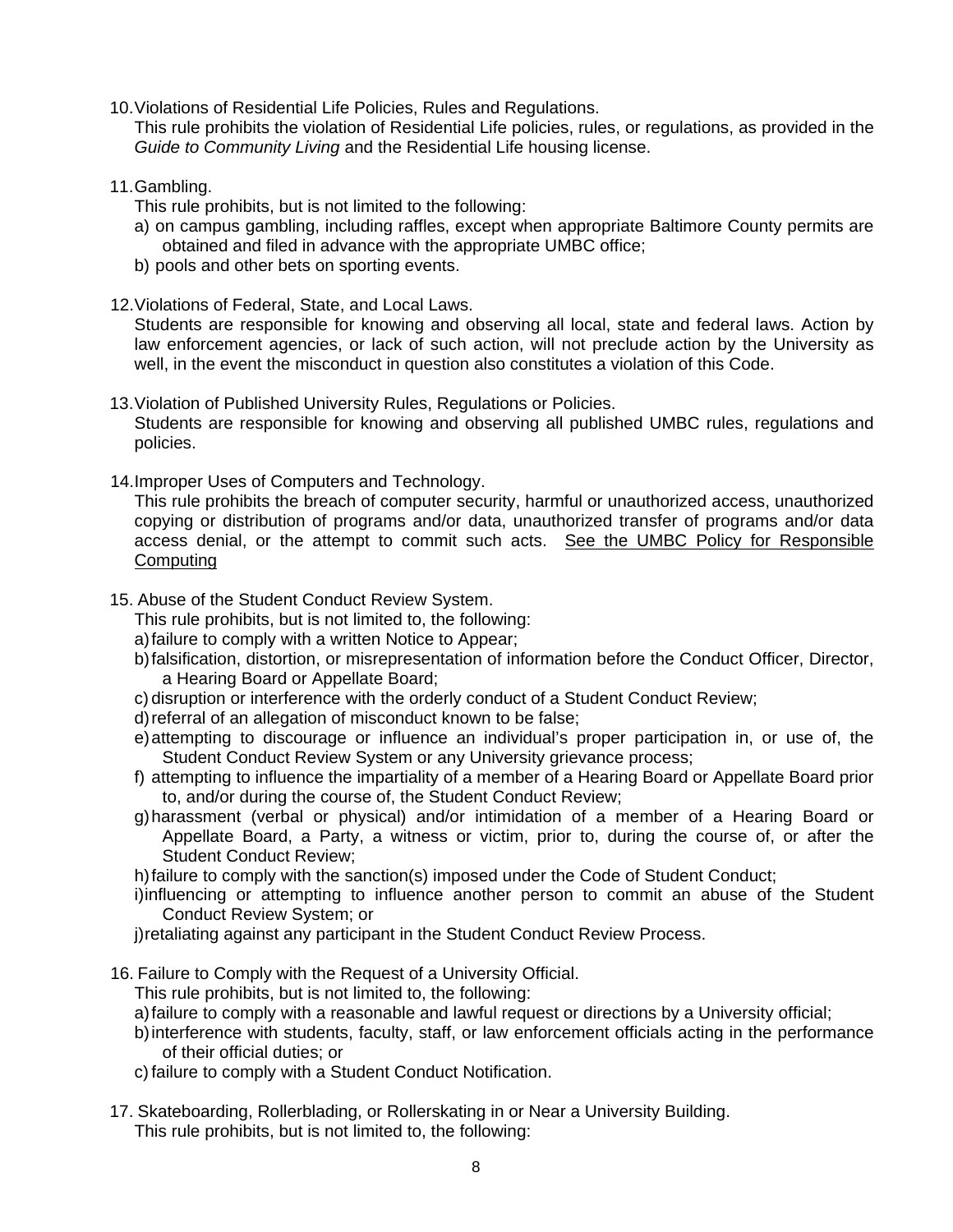- a) use of a skateboard, rollerblades, bicycles or rollerskates in a manner that may cause damage to University property; or
- b) use of a wheeled device around University buildings in a dangerous manner.
- 18. Aiding or Abetting Misconduct.

This rule prohibits aiding or abetting misconduct by others which would be in violation of the rules outlined in this Code or of federal, state or local laws. Aiding is defined as acting with intentionality to directly assist another in the planning or commission of misconduct. Abetting is defined as the intentional encouragement, promotion, or facilitation of any action which assists or supports another in the achievement of misconduct, or of the intentional creation of the conditions necessary for misconduct to occur.

19. Violation of Copyright.

This rule prohibits, but is not limited to, the downloading or sharing of the intellectual property and copyrighted works of others without permission or consent of the copyright holder, including music, motion pictures, computer software, photos, data files, and configuration files and maps using UMBC computer resources.

- C. Sanctions and Conditions
	- 1. The following sanctions may be imposed upon any Charged Student, found to have violated the Code of Student Conduct:
		- a)Disciplinary Reprimand This sanction indicates that the Charged Student's "good standing" status is in jeopardy and further violations may result in Probation, Suspension, or Dismissal.
		- b)Disciplinary Probation This sanction places the Charged Student on probationary status during which further violations of the Code of Student Conduct may result in Suspension or Dismissal.
		- c) Disciplinary Suspension A sanction of suspension terminates a student's status as an enrolled student for either a specific or indefinite period of time. The suspension may take effect immediately, on some future date to be specified, or be held in abeyance. A suspended student is restricted from campus and may not be present on campus without specific written authorization from the Vice President for Student Affairs or designee. Any violation of this restriction shall subject the student to arrest for trespassing. A student who is suspended shall exit campus immediately upon receiving notice that the sanction of suspension has been imposed. University Police must accompany the student when retrieving personal belongings. This sanction is noted on the student's transcript as "Disciplinary Suspension". As described in Article VII, the Student may file a written request with the Office of Student Judicial Programs to have this notation expunged after the period of suspension has ended. Otherwise, the notation will remain on the student's transcript unless the disciplinary file is expunged. A student under this sanction may reapply for admission after the designated number of semesters or years and must show cause why the behavior for which the student was suspended will not reoccur and that during the suspension the student has made positive contributions to society (e.g. through work, volunteer service, schooling, etc.).
		- d) Disciplinary Dismissal A sanction of dismissal permanently terminates a student's status as an enrolled student. A dismissed student is restricted from campus and may not be on campus without specific written authorization from the Vice President for Student Affairs or designee. Any violation of this restriction shall subject the student to arrest for trespassing. A student who is dismissed shall exit campus immediately upon receiving notice that the sanction of dismissal has been imposed. University Police must accompany the student when retrieving personal belongings. This sanction is noted on the student's transcript as "Disciplinary Dismissal" and will remain on the student's transcript unless the disciplinary file is expunged.
	- 2. The following conditions may be imposed, along with a sanction, for any Charged Student found to have violated the Code of Student Conduct. Conditions include, but are not limited to: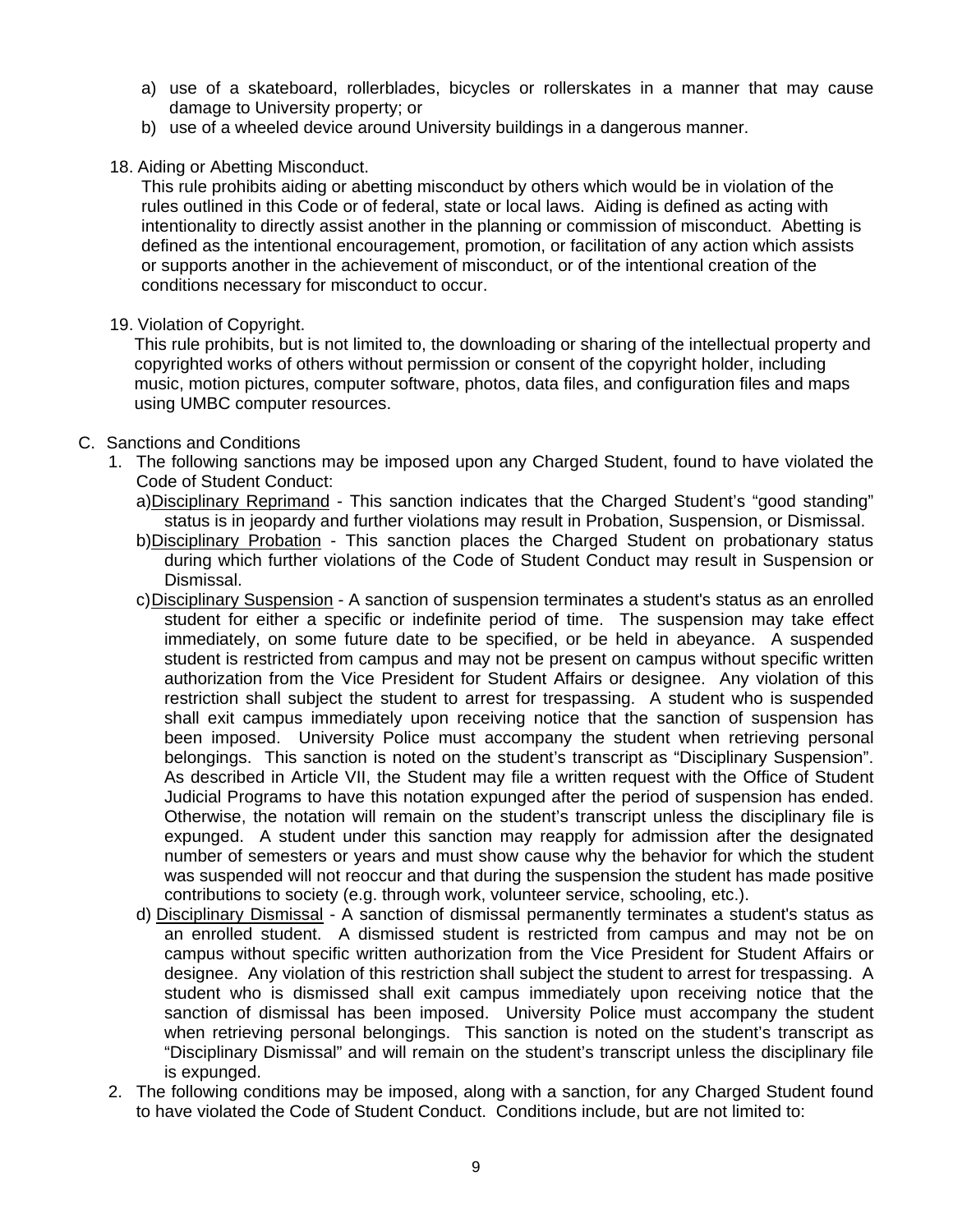- a) Financial restitution for any loss sustained or incurred by the institution or member(s) of the University community.
- b) Community restitution.
- c) Participation in a restorative circle or conference
- d) Attendance at an alcohol and/or other drug education program.
- e) Counseling Session.
- f) Educational Project.
- g) Suspension of computer account.
- h) Restriction from specific University buildings, areas, or facilities.
- i) Termination of UMBC Residential Life housing license.
- j) Termination of Food Services contract.
- k) Restriction or denial of campus driving privileges for disciplinary violations involving the use or registration of motor vehicles and parking permits.
- l) No contact with designated persons.
- m) Residential Life housing reassignment or loss of ability to re-license or reapply for UMBC housing.
- n) Establishment of Educational Achievement Expectations.
- o) Revocation or denial of degree/diploma.
- p) Academic Registration block.
- q) Monetary fines.
- r) Loss of University privileges, including social privileges, athletic privileges, housing privileges, co-curricular privileges, facility-use privileges.
- s) Residential Life Probation This condition places the student on a notice that further violations may lead to the termination of the student's UMBC Residential Life housing license.
- t) Random Drug Testing.
- 3. Attempts to violate this Code are subject to sanctions to the same extent as completed violations.
- 4. Failure to complete a mandated sanction within the allotted time may result in administrative actions including but not limited to block on the student's ability to register for classes.

## **Article VI. PROCESSES AND OUTCOMES**

A. Jurisdiction of the University

Any student who engages in conduct that is prohibited by the rules and regulations outlined in this Code is subject to a Student Conduct Review. Misconduct that takes place off the campus and is deemed detrimental to the interests of the University is also subject to a Student Conduct Review.

#### B. Criminal and Civil Accountability

In addition to a student's accountability to the University, a student also remains accountable to civil authorities and may be prosecuted criminally for violations of law. A Student Conduct Review at the University will normally proceed during the pendency of criminal proceedings.

#### C. Access for Persons with Disabilities

The University will provide reasonable accommodations to students with disabilities, to enable them to participate fully in the processes, programs, and services offered by Student Judicial Programs. Accommodations are determined on an individual basis by UMBC Student Disability Services. Any student with a disability requiring an accommodation should notify the Conduct Officer seven (7) days prior to the Pre-Hearing Conference or Student Conduct Hearing.

#### D. Student Conduct Review Process

1. Any person may refer allegations of student misconduct that may be in violation of the Code of Student Conduct. The allegations shall be in writing and directed to the Office of Student Judicial Programs. Persons making such allegations are required to provide information pertinent to the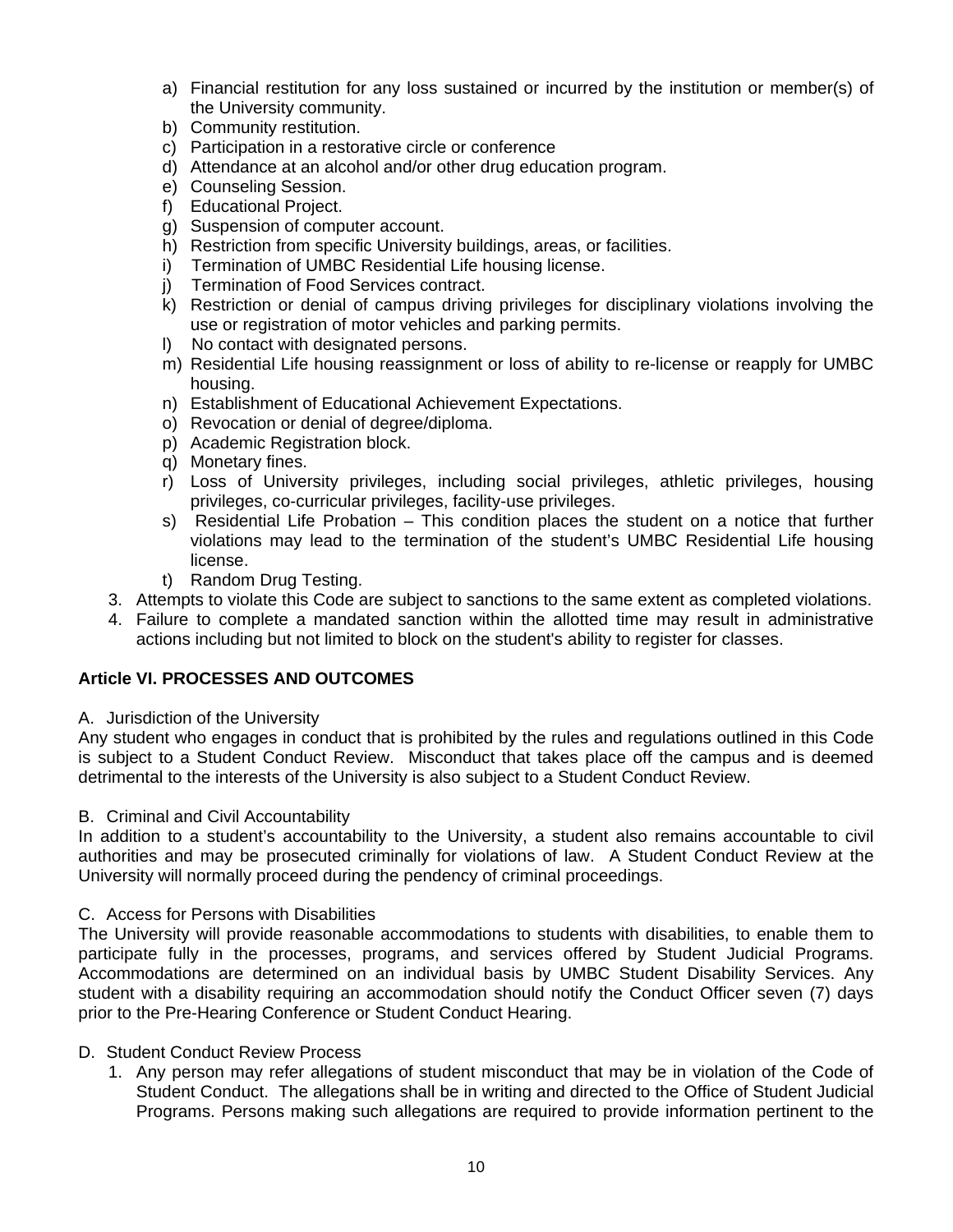case and may be expected to appear during Student Conduct Review proceedings as the Charging Party. The Director may appoint a Charging Party.

- 2. The Conduct Officer may conduct additional investigation to determine if the allegations have merit. If the allegations are unsubstantiated, the matter will be closed. Such disposition shall be final and there shall be no subsequent proceedings unless new information, unavailable at the time of the original disposition, arises.
- 3. If the allegations of misconduct are (a) based on reasonably reliable information and (b) may involve a violation of the Code of Student Conduct, the Conduct Officer will write a letter describing the charges to the Charged Student and scheduling a Pre-Hearing Conference.
- 4. All charges and dispositions will be issued to the Charged Student in written form. All charge and disposition notices will be (a) hand-delivered, (b) e-mailed to the student's University e-mail account, or (c) mailed by certified, return receipt requested first class mail to the off-campus address on file in the University Registrar's Office. Notices sent to off-campus addresses may be copied and sent First Class U.S. Mail. Electronic notices will be sent to the University assigned email account. Notices sent by these methods will be presumed to be delivered unless returned as undeliverable. Students are responsible for ensuring that their mailing address of record is current and complete. Students are also responsible for maintaining their University assigned email account.
- 5. The Pre-Hearing Conference is an informal, non-adversarial meeting between the Charged Student and the Conduct Officer. The Charging Party is not required, but is permitted, to participate. Documentary evidence and written statements can be relied upon, so long as the Charged Student is allowed to respond to them.
	- a) When the Charged Student does not dispute the facts upon which the charges are based, pleads "responsible" to the alleged rule violations, and executes a written waiver of the hearing procedures, the Conduct Officer shall impose an appropriate sanction. The student shall be informed in writing of the decision. In such a case, when the Charged Student accepts responsibility for violating a Code rule(s), only the sanction may be appealed.
	- b) In those cases in which the Charged Student contests the allegations upon which the charges are based or refuses to execute a written waiver of a hearing, a Student Conduct Hearing will resolve the allegations.
	- c) Failure to appear at a Pre-Hearing Conference may preclude the early resolution of the case and may require that a full hearing be held by the Hearing Board to resolve the matter.
- 6. Student Conduct Hearings shall be conducted by a Hearing Board according to the following guidelines:
	- a) Both the Charged Student and Charging Party shall be provided an opportunity to present relevant evidence and witnesses on their behalf. The Hearing Board will determine relevancy and admissibility of evidence and witnesses. Both parties shall have the opportunity to hear and have relevant questions asked of adverse witnesses. Witnesses will be advised that Student Conduct Hearings are confidential. The Hearing Board may receive evidence and testimony by other means as the situation dictates, including written statements from unavailable witnesses where the authenticity of the statement can be confirmed to the satisfaction of the Hearing Board. Both parties shall have the right to read and submit a rebuttal to such evidence. The Hearing Board need not resort to this procedure in any case where it is believed to be unfair to the Charged Student or the Charging Party. To expedite the process, both parties may, at their discretion, provide written statements and/or testimony to the Hearing Board for review prior to the Student Conduct Hearing. Such statements and documents are not dispositive of the proceedings.
	- b) The Board shall hear evidence and testimony relevant to the Charged Student's alleged involvement in the rule violations and then deliberate in closed session. The Hearing Board's determination shall be made on the basis of whether it is more likely than not that the Charged Student violated the Code of Student Conduct. Responsibility is determined by a majority vote of the Hearing Board members. If the Charged Student is found responsible for any alleged violations, the Board may receive additional evidence and testimony regarding appropriate sanctions. The Board may take into consideration prior findings of relevant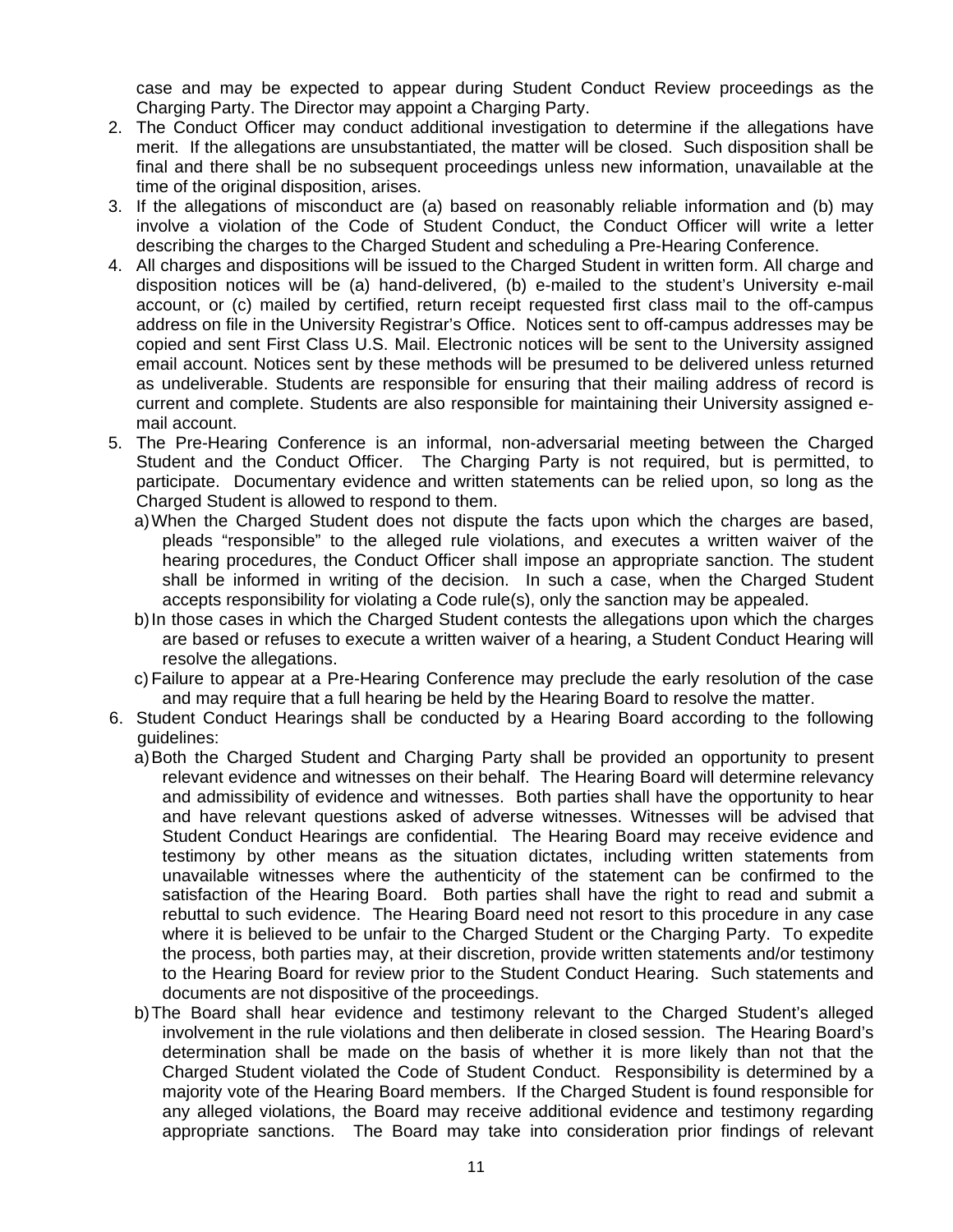University violations and Residential Life policy violations as well as criminal convictions when determining sanctions. The Hearing Board vote must be unanimous to implement the sanction of suspension or dismissal. The Charged Student and, to the extent authorized by FERPA, the Charging Party and any Victim, as defined in Article III, Section S, shall be informed of the outcome of any Student Conduct Review.

- c) The evidence and testimony of witnesses will be admissible if it is relevant. The Hearing Board will determine relevancy. Criminal and Civil evidentiary rules are not applicable in Student Conduct Hearings.
- d) One Advisor is permitted to accompany each Charged Student, Charging Party or Victim throughout the Student Conduct Review. The advisee may be assisted and advised by the person of their choice, e.g., a friend, a parent, a professor, a counselor, an attorney. An advisor may not be a witness or a Charged Student in the same alleged misconduct/incident. The role of the advisor shall be limited to consultation with their advisee. Advisors may not address the Hearing Board or question hearing participants. Advisors must assist their advisee in a manner that does not disrupt the hearing, e.g., written or whispered words. Violations of these limitations may result in ejection of the advisor from the hearing at the discretion of the Hearing Board. An advisor may not appear in lieu of the Charged Student.
- e) The Chair of the Hearing Board, with the aid of the Hearing Board Advisor, shall:
	- i. Confirm that the Charged Student received the Procedures & Safeguards for Students in the UMBC Student Conduct Review System.
	- ii. If an advisor is present, review the advisor's role and limitations during the hearing.
	- iii. Make all rulings on matters relating to the conduct of the hearing, including matters regarding relevancy, admission of evidence, and witnesses.
	- iv. Maintain an orderly hearing and permit no person to be subjected to abusive treatment. The Chair of the Hearing Board or Hearing Board Advisor may expel or exclude anyone who refuses to be orderly.
	- v. Administer an appropriate oath of honesty to all persons testifying before the Hearing Board.
- f) All hearings are to be in closed session and only Board members, the Charging Party, the Charged Student, the Victim, a single advisor for each of them and the Hearing Board Advisor, will be allowed to be present. Sequestration of witnesses is permissible.
- g) A single recording will be made of the Student Conduct Hearing. If a recording malfunction occurs, the Hearing Board shall include a summary of the testimony sufficiently detailed to permit review on appeal. The recording shall be maintained by the Office of Student Judicial Programs and, in case of an appeal, made available for review, upon request, to the parties involved in the appeal as well as the Appellate Board. A Charged Student may review the recording of his/her hearing by scheduling an appointment in the Office of Student Judicial Programs. Review of the recording shall only occur in the presence of the staff of the Office of Student Judicial Programs. The recording is the property of the University.
- h) If the Charged Student does not appear and does not provide a satisfactory explanation for the absence, or should the Charged Student leave the hearing before its conclusion or adjournment, the hearing may proceed and the Hearing Board may render a decision based upon the available evidence.
- i) In the absence of a Hearing Board quorum, the Director, or Vice President for Student Affairs, may designate an alternative means of resolution such as designating a person(s) to act in place of the Hearing Board.
- j) Either the Charged Student, the Charging Party, or the Victim may challenge the impartiality of any member of the Hearing Board scheduled to hear the case. The challenge shall set forth the basis of the alleged bias such as, that the member was a participant in the event out of which the action arose, or is related to, or has had past association with the Charged Student, the Victim and/or with the person making the referral. The Hearing Board, after reviewing the matter, will determine whether the member of the Hearing Board should be disqualified from consideration of the case.
- k) Where a Charged Student has been charged with multiple offenses arising out of a single occurrence or a series of related offenses stemming from multiple occurrences, a single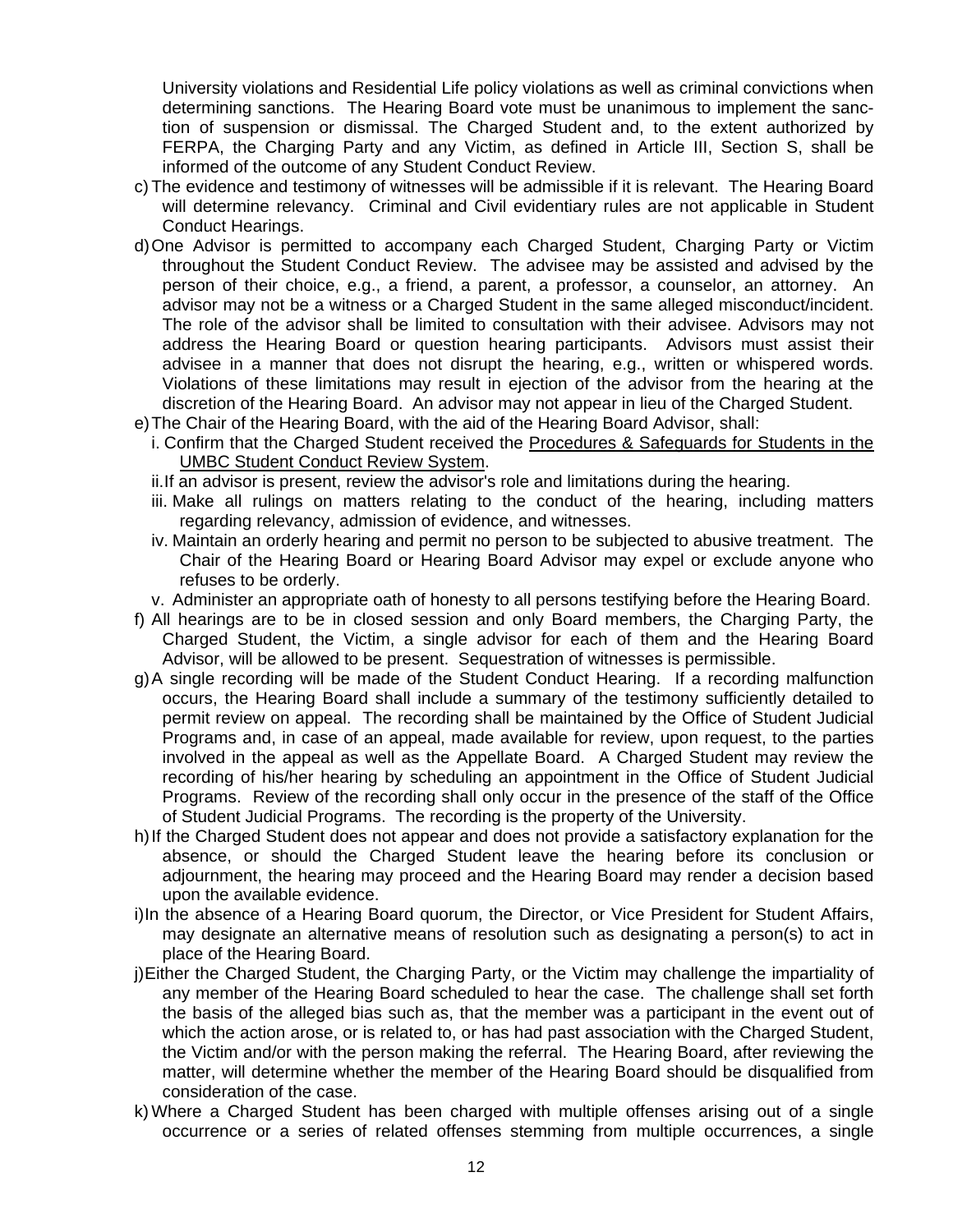hearing may be held for the Charged Student. Where more than one student is charged with misconduct arising out of a single occurrence or out of connected multiple occurrences, or the same operative facts, a single hearing may be held for all the students charged. Such students may request that their case be consolidated with others, or separated from others. The Charging Party shall have the opportunity to respond to the request, and the Director shall make determinations regarding consolidation or separation.

- l) The Hearing Board Advisor's role at the hearing is primarily advisory. The Hearing Board Advisor will be accorded all privileges of Board members, but shall not vote.
- E. Interim Suspension, Restriction from University Property
	- 1. A student may be suspended or restricted from University Property for an interim period pending Student Conduct Review or safety evaluation. The Vice President for Student Affairs, or a designee, may initiate this action. The interim suspension or restriction is effective without prior notice, when there is evidence that the continued presence of the student on University Property, or in specific facilities, poses a substantial threat to himself or herself, or to others, or to the stability and continuance of normal University functions.
	- 2. A student may request a review of the interim action. This request must be in writing to the Vice President for Student Affairs, or designee. A response to the request will be made within five (5) days from the date of receipt of the request. The review shall examine the following issues only: a) the reliability of the information concerning the student's conduct, including the matter of identity; and
		- b) whether the alleged conduct and surrounding circumstances reasonably indicate that the continued presence of the student on University Property, or in a specific campus facility, poses a substantial threat to him or herself or to others or the stability and continuance of normal University functions.
	- 3. Interim suspension or restriction from University Property shall be followed, within ten (10) days, by an opportunity to have a Pre-Hearing Conference or Student Conduct Hearing as described in this Code.

#### F. Appeals

- 1. A decision reached by a Hearing Board or a sanction imposed by a Conduct Officer, may be appealed by the Charged Student, or Victim if applicable, to an Appellate Board. Grounds for the appeal, as stated in the written request, must be based upon at least one of the following:
	- a) Substantial departure from, or denial of, rights or provisions enumerated in the Code of Student Conduct;
	- b) New evidence, unavailable or unknown at the time of hearing, has been discovered or made available which, if proven accurate, would substantially alter either the decision as to the responsibility of the Charged Student or as to the sanction imposed;
	- c) A reasonable claim that the sanction imposed is disproportionate to the gravity of the misconduct.
- 2. All appeals shall be heard by the Appellate Board.
	- a) A written Notice of Intent to Appeal must be submitted to the Office of Student Judicial Programs within two (2) days of the date of issuance of the decision. Failure to submit Notice of Intent to Appeal within the allotted time will render the original decision final and conclusive.
	- b) A written appeal must be submitted to the Office of Student Judicial Programs within four (4) days of the date of issuance of the decision. Failure to submit a written appeal within the allotted time will render the original decision final and conclusive.
	- c) The Charging Party and Victim, if applicable, will be given the opportunity to file a response to the Charged Student's appeal within three (3) days of receiving notice that an appeal has been filed. The Charged Student will be given the opportunity to file a response to the Victim's appeal within three (3) days of receiving notice that an appeal has been filed.